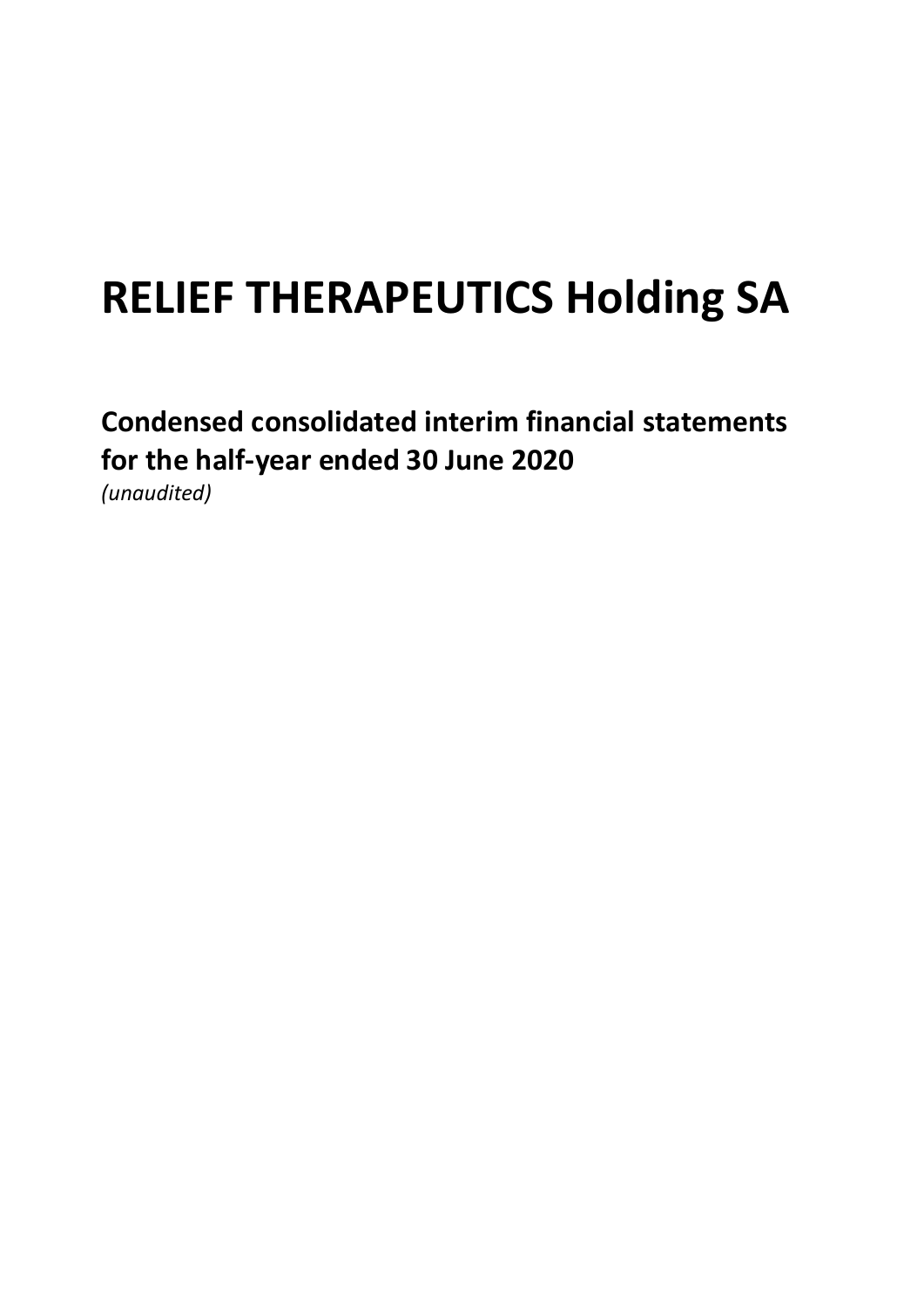# **Table of contents**

### **RELIEF THERAPEUTICS Holding SA (condensed consolidated interim financial statements)**

| Consolidated balance sheet                     |   |
|------------------------------------------------|---|
| Consolidated statement of comprehensive income |   |
| Consolidated cash flow statement               |   |
| Consolidated statement of changes in equity    | 6 |
| Notes to the consolidated financial statements |   |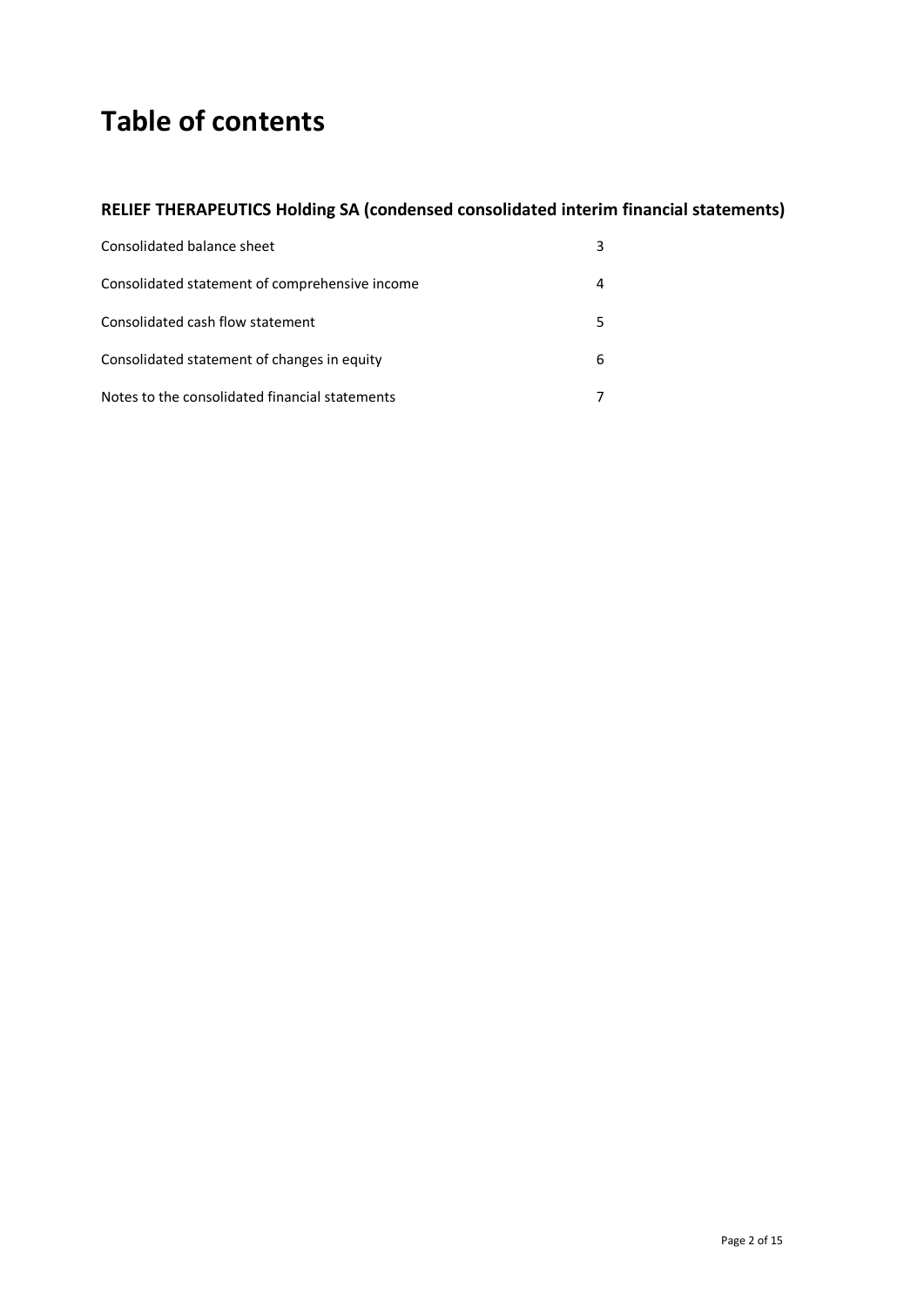## **Consolidated interim balance sheet**

| <b>TCHF</b>                                               | <b>Notes</b>   | 30 June 2020 31 December 2019 |          |
|-----------------------------------------------------------|----------------|-------------------------------|----------|
| <b>ASSETS</b>                                             |                |                               |          |
| Intangible assets                                         | 6              | 30'800                        | 19'600   |
| Financial assets due from third parties                   | $\overline{7}$ | 476                           |          |
| <b>Non-current assets</b>                                 |                | 31'276                        | 19'600   |
| <b>Financial investments</b>                              | 8              | 718                           |          |
| Other current assets and other receivables                | 9              | 682                           | 98       |
| Cash and cash equivalents                                 |                | 1'668                         | 129      |
|                                                           |                | 3'068                         | 227      |
| Assets held for sale                                      |                |                               | 36       |
| <b>Current assets</b>                                     |                | 3'068                         | 263      |
| <b>Total assets</b>                                       |                | 34'344                        | 19'863   |
| <b>EQUITY AND LIABILITIES</b>                             |                |                               |          |
| Share capital                                             | 10             | 22'295                        | 21'139   |
| Reserves                                                  |                | 21'047                        | 20'665   |
| <b>Accumulated losses</b>                                 |                | (19'077)                      | (27'506) |
| <b>Equity</b>                                             |                | 24'265                        | 14'298   |
| Deferred tax liabilities                                  |                | 4'312                         | 2'742    |
| <b>Non-current liabilities</b>                            |                | 4'312                         | 2'742    |
| Trade payables                                            | 11             | 981                           | 283      |
| Financial liabilities due to third parties                | 12             | 1'664                         | 757      |
| Financial liabilities due to related parties              | 13             | 1'745                         | 982      |
| Provisions                                                | 14             | 704                           | 58       |
| Other current payables and liabilities                    | 15             | 673                           | 412      |
|                                                           |                | 5'767                         | 2'492    |
| Liabilities directly associated with assets held for sale |                |                               | 331      |
| <b>Current liabilities</b>                                |                | 5'767                         | 2'823    |
| <b>Total equity and liabilities</b>                       |                | 34'344                        | 19'863   |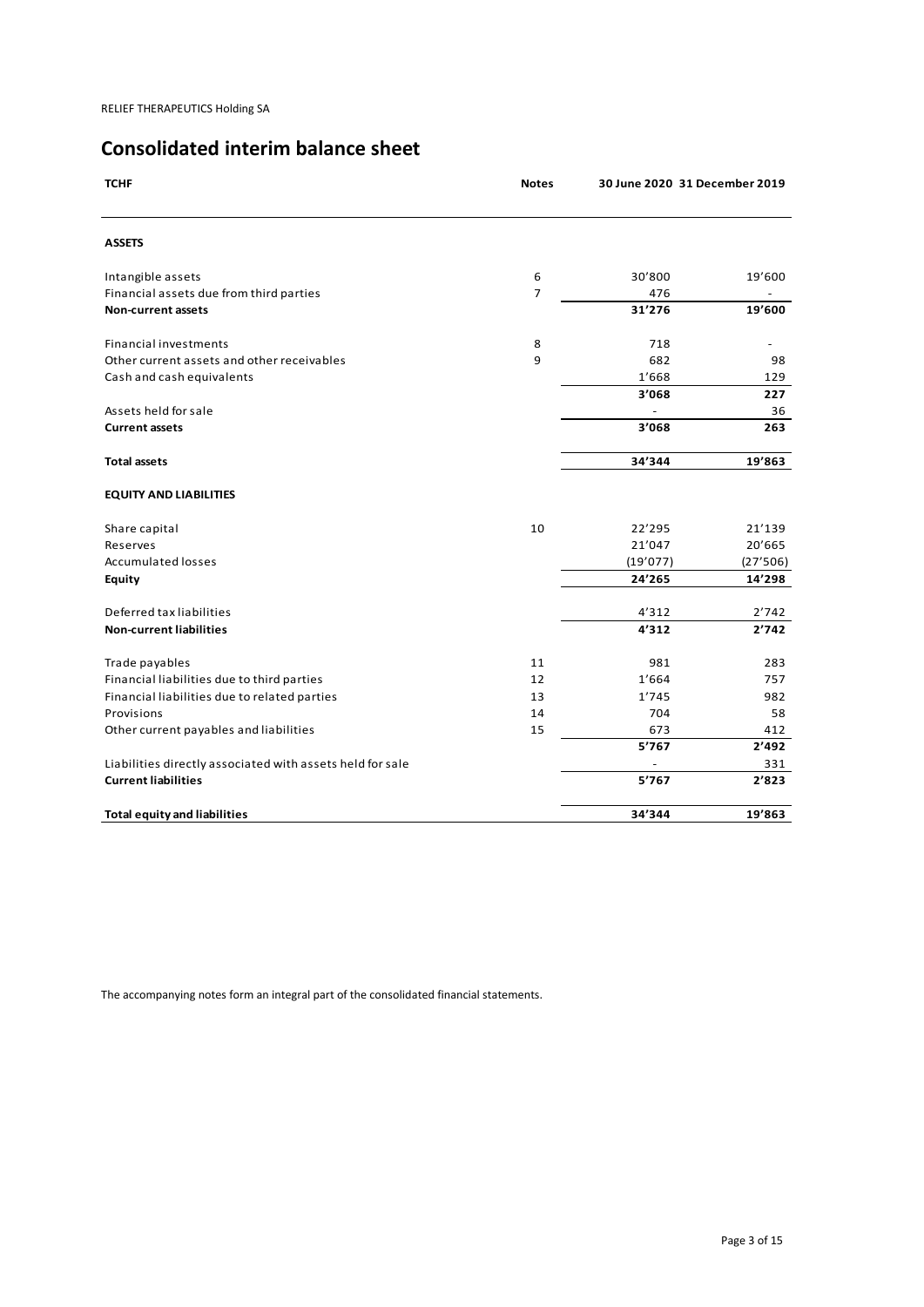# **Consolidated interim statement of comprehensive income**

| <b>TCHF</b>                                                              | <b>Notes</b> | $1.1 - 30.6.2020$ | 1.1. - 30.6.2019 |
|--------------------------------------------------------------------------|--------------|-------------------|------------------|
| Service expense                                                          | 16           | (2'871)           | (37)             |
| Personnel expense                                                        |              | (200)             | (207)            |
| Other administrative expense                                             | 17           | (434)             | (176)            |
| Other gains                                                              | 18           | 3'173             |                  |
| Other losses                                                             | 19           | (918)             | (112)            |
| <b>EBITDA</b>                                                            |              | (1'250)           | (532)            |
| Depreciation and amortisation expense                                    |              |                   | (1)              |
| Reversal of impairment losses on intangible assets                       | 6            | 11'200            |                  |
| Operating profit/(loss)                                                  |              | 9'950             | (533)            |
| Finance income                                                           |              | 35                | 14               |
| Finance expense                                                          | 20           | (164)             | (37)             |
| Profit/(loss) before income taxes                                        |              | 9'821             | (556)            |
| Income taxes                                                             | 6.1          | (1'570)           |                  |
| Profit/(loss) for the period                                             |              | 8'251             | (556)            |
| OTHER COMPREHENSIVE INCOME, NET OF INCOME TAX                            |              |                   |                  |
| Remeasurement of defined benefit obligation                              |              | 136               |                  |
| Total items that will not be reclassified subsequently to profit or loss |              | 136               |                  |
| Currency translation differences                                         |              | 6                 |                  |
| Total items that may be reclassified subsequently to profit or loss      |              | 6                 | ٠                |
| Total other comprehensive income for the year, net of income tax         |              | 142               |                  |
| Total comprehensive income for the period                                |              | 8'393             | (556)            |
|                                                                          |              |                   |                  |
| <b>EARNINGS PER SHARE</b>                                                |              |                   |                  |
| Basic and diluted earnings per share (in CHF)                            | 21           | 0.004             | (0.000)          |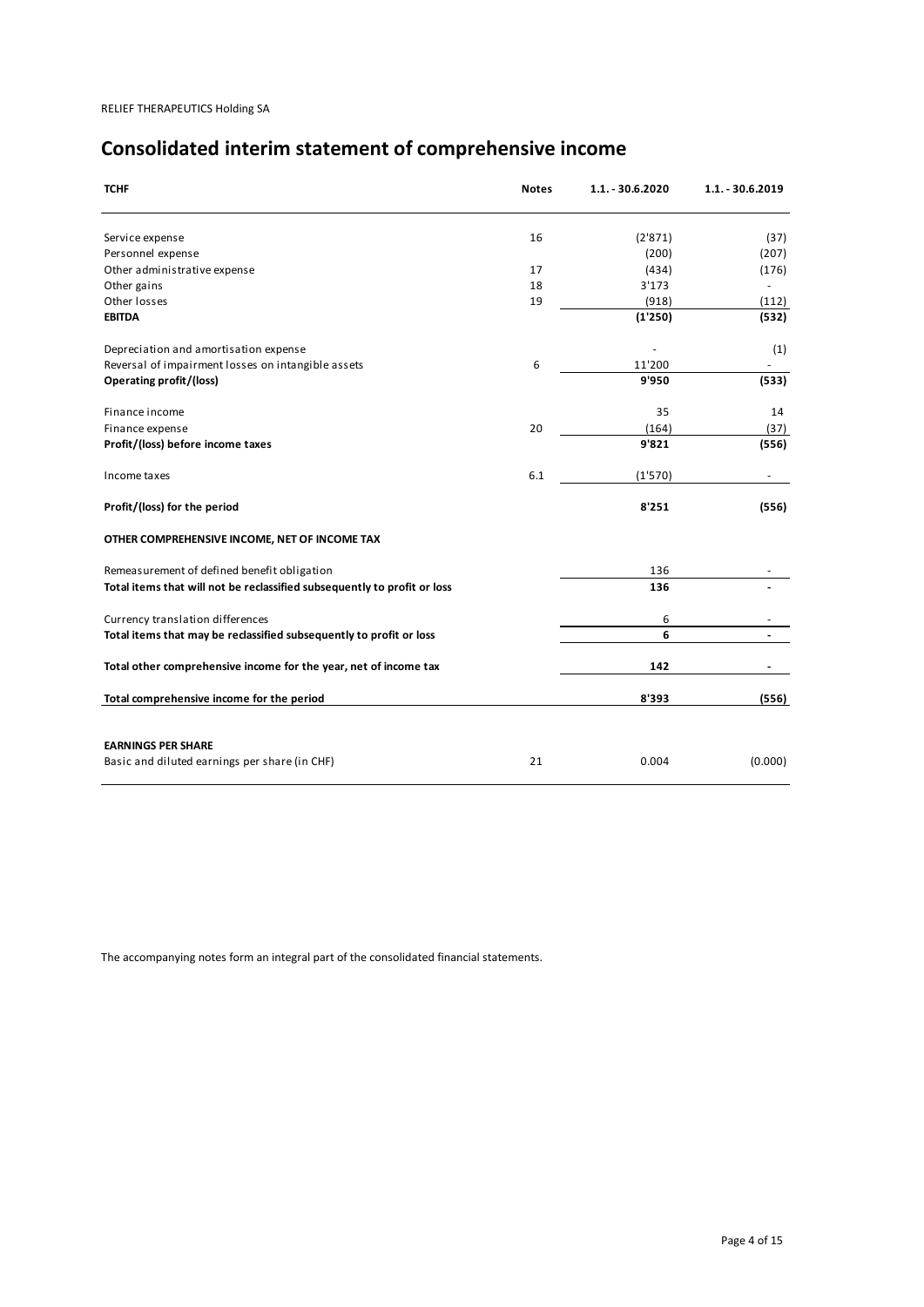# **Consolidated interim cash flow statement**

| <b>TCHF</b>                                                     | <b>Notes</b> | $1.1. - 30.6.2020$ | $1.1. - 30.6.2019$ |
|-----------------------------------------------------------------|--------------|--------------------|--------------------|
| Cash flow used in operating activities                          |              | (3'216)            | (465)              |
| Net cash out flow on disposal of subsidiary                     | 22.5         | (16)               |                    |
| Proceeds from sale of financial investments                     | 8            | 3'006              |                    |
| Payment for financial assets due from third parties             |              | (241)              |                    |
| Interest received                                               |              |                    |                    |
| Cash flow from investing activities                             |              | 2'749              |                    |
| Proceeds from capital increase                                  | 10.1         | 1'558              |                    |
| Transaction cost in relation to capital increase                |              | (26)               |                    |
| Proceeds from borrowings                                        | 13           | 500                | 300                |
| Cash flow from financing activities                             |              | 2'032              | 300                |
| Net increase/(decrease) in cash and cash equivalents            |              | 1'565              | (165)              |
| Cash and cash equivalents at beginning of period                |              | 129                | 265                |
| Net effect of currency translation on cash and cash equivalents |              | (26)               |                    |
| Cash and cash equivalents at end of period                      |              | 1'668              | 100                |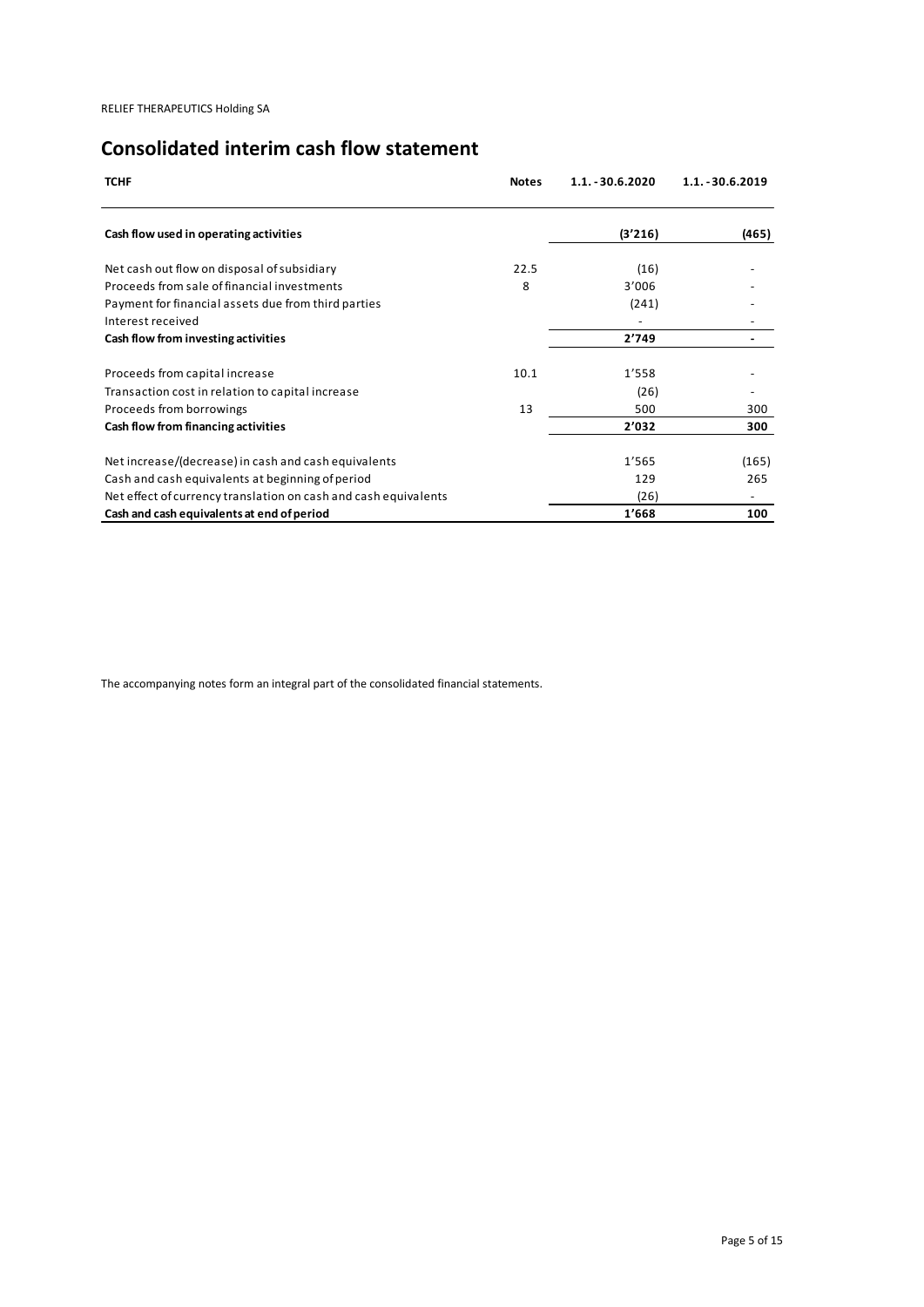# **Consolidated interim statement of changes in equity**

| <b>TCHF</b>                                                       | <b>Notes</b> | Share capital            | <b>Reserves</b>          | <b>Accumulated loss</b> | Total  |
|-------------------------------------------------------------------|--------------|--------------------------|--------------------------|-------------------------|--------|
| Balance at 1 January 2019                                         |              | 20'889                   | 20'910                   | (20'516)                | 21'283 |
| Loss for the period                                               |              |                          |                          | (556)                   | (556)  |
| Other comprehensive income for the period, net of income tax      |              | $\overline{\phantom{a}}$ | $\overline{\phantom{a}}$ |                         |        |
| Total comprehensive income for the period                         |              | $\blacksquare$           | $\overline{\phantom{a}}$ | (556)                   | (556)  |
| Reclassification due to registeration of SSF draw-downs from 2018 |              | 250                      | $-250$                   |                         |        |
| Balance at 30 June 2019                                           |              | 21'139                   | 20'660                   | (21'072)                | 20'727 |
| Balance at 1 January 2020                                         |              | 21'139                   | 20'665                   | (27'506)                | 14'298 |
| Profit for the period                                             |              | ٠                        |                          | 8'251                   | 8'251  |
| Other comprehensive income for the period, net of income tax      |              | $\overline{\phantom{a}}$ | 6                        | 136                     | 142    |
| Total comprehensive income for the period                         |              |                          | 6                        | 8'387                   | 8'393  |
| Capital increase                                                  |              | 1'156                    | 150                      |                         | 1'306  |
| Shares issued and not yet registered                              | 10.1         |                          | 252                      |                         | 252    |
| Transaction cost in relation to capital increase                  |              |                          | $-26$                    |                         | $-26$  |
| Share-based payments                                              |              |                          |                          | 42                      | 42     |
| Balance at 30 June 2020                                           |              | 22'295                   | 21'047                   | (19'077)                | 24'265 |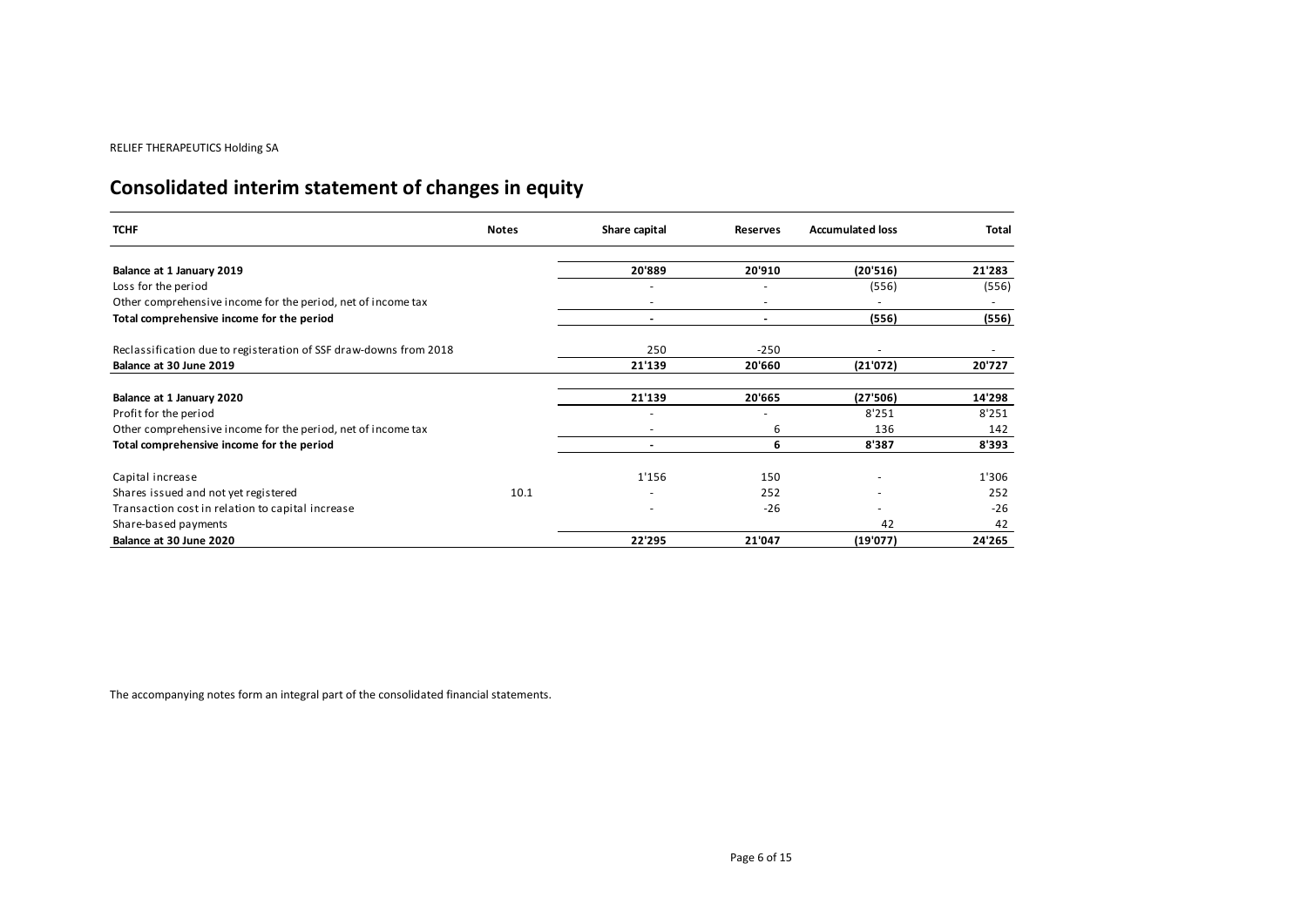### **Notes to the consolidated interim financial statements**

#### **1 General information**

RELIEF THERAPEUTICS Holding SA ("Relief", the "Company" or the "Group") is a Swiss stock corporation listed on the SIX Swiss Exchange whose registered office is Avenue de Sécheron 15, 1202 Geneva, Switzerland.

Our mission is to provide patients therapeutic relief from serious diseases with high unmet medical need. We aim to develop alternative treatment options rapidly that are safe and efficacious. The combined Group is focused on the development and/or licensing of its portfolio of medicinal product candidates (MPCs). Its lead MPC is RLF-100 (aviptadil), for respiratory indications such as COVID-19-ARDS or pulmonary sarcoidosis.

On 1 April 2020, Relief divested its subsidiary Relief Therapeutics SA, the focus of which was to develop atexakin alfa, to Sonnet BioTherapeutics, Inc. ("Sonnet Holdings") through a Share Exchange Agreement ("SEA") which was executed on 12 August 2019. Through this transaction, Relief intends to refocus its activities on the clinical development of RLF-100 for respiratory diseases, in particular for Acute Respiratory Distress Syndrome ("ARDS") induced by SARS-COV-2 infection. In coordination with NeuroRx, our U.S. development partner, two clinical trials are underway in the United States. Following the completion of these phase II/III clinical trials in the ARDS indication, positive data may pave the way for the further development of RLF-100 in additional indications in the respiratory disease arena. In September 2020, Relief hired Virtuoso Sarl, a strategic and tactical, operational and trial delivery services firm, as Clinical Trials Manager to set up and run RLF-100 clinical trials in Europe (post period).

The consolidated financial statements are presented in Swiss Francs (CHF).

#### **2 Application of new and revised International Financial Reporting Standards ("IFRSs")**

#### **2.1 Amendments to IFRSs and the new Interpretation that are mandatorily effective for the current year**

The consolidated financial statements of the Group have been prepared using the same accounting policies and methods of computation in its interim consolidated financial statements as in its 2019 annual financial statements, except for those that relate to new standards and interpretations effective for the first time for periods beginning on (or after) 1 January 2020, and will be adopted in the 2020 annual financial statements.

None of the revised Standards mentioned below has had a material impact on these condensed consolidated financial statements. The details of each of the revised Standards adopted by the Group are detailed below:

|                   | <b>Amended and revised Standards</b>                                                                                                                                                          |
|-------------------|-----------------------------------------------------------------------------------------------------------------------------------------------------------------------------------------------|
| IFRS <sub>3</sub> | Amends IFRS 3 Business Combinations to clarify the definition of business based on the defined terms, the application<br>guidance and illustrative examples                                   |
| Various           | The amendments in Definition of Material (Amendments to IAS 1 and IAS 8) clarify the definition of "material" and align<br>the definition used in the Conceptual Framework and the standards. |

#### **2.2 Standards and Interpretations in issue but not yet effective**

At the date of authorisation of these financial statements, the Group has not adopted the following Standards and Interpretations that have been issued but are not yet effective. They will be effective on or after the dates described below.

|                  | New, amended and revised Standards and Interpretations                                                                                                                                                                                                                                                                                                               | <b>Effective from</b>                                  |
|------------------|----------------------------------------------------------------------------------------------------------------------------------------------------------------------------------------------------------------------------------------------------------------------------------------------------------------------------------------------------------------------|--------------------------------------------------------|
| IFRS 16          | Amends IFRS 16 Leases to provide lessees with an exemption from assessing whether<br>a COVID-19-related rent concession is a lease modification.                                                                                                                                                                                                                     | Annual periods beginning on or<br>after 1 June 2020.   |
| IAS <sub>1</sub> | Amends IAS 1 Presentation of Financial Statements to promote consistency in<br>applying the requirements by helping companies determine whether, in the<br>statement of financial position, debt and other liabilities with an uncertain<br>settlement date should be classified as current (due or potentially due to be settled<br>within one year) or non-current | Annual periods beginning on or<br>after 1 January 2023 |
| <b>IAS 16</b>    | Amends IAS 16 Property, Plant and Equipment regarding proceeds from selling items<br>produced while bringing an asset into the location and condition necessary for it to<br>be capable of operating in the manner intended by management.                                                                                                                           | Annual periods beginning on or<br>after 1 January 2022 |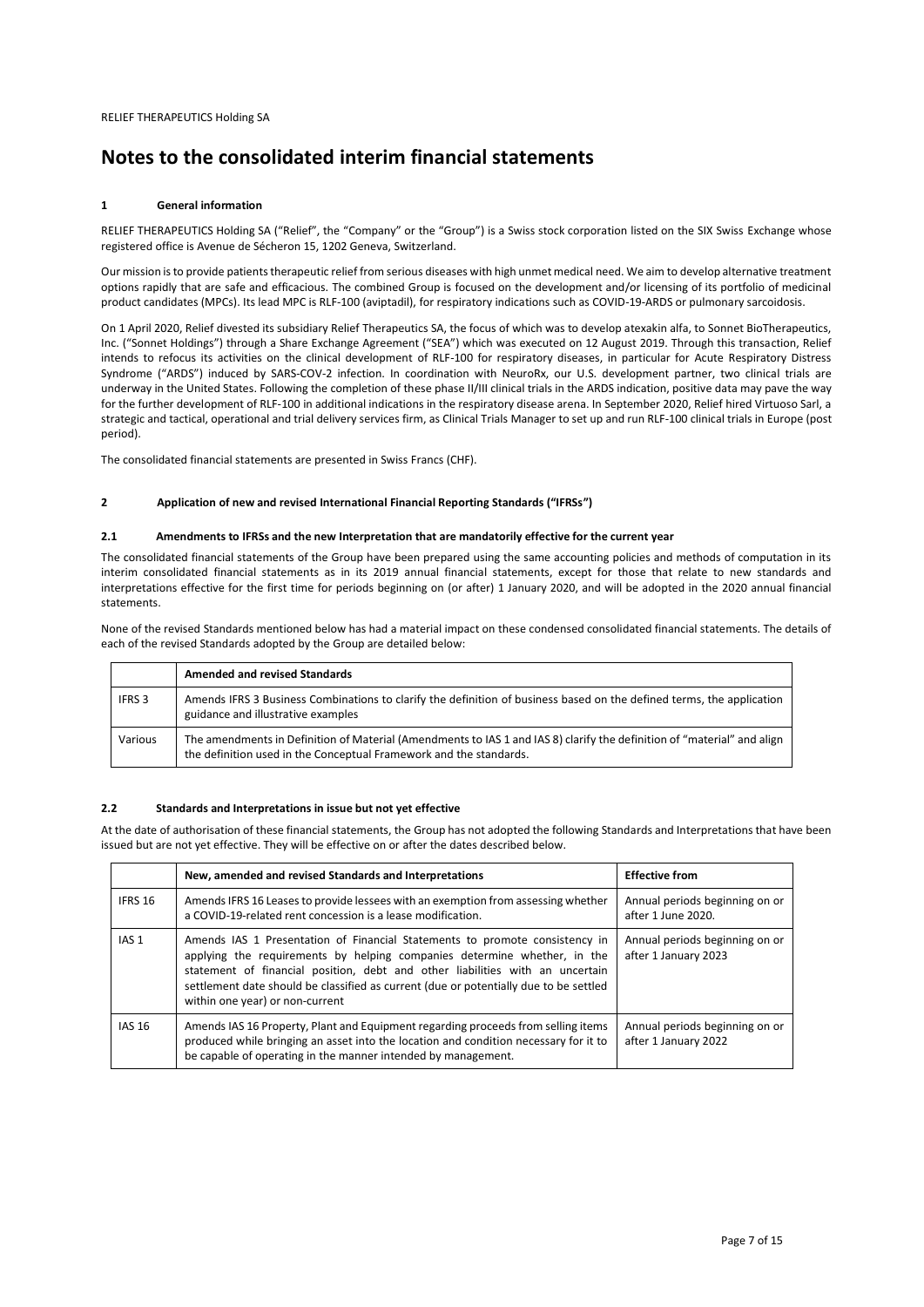#### **2.2 Standards and Interpretations in issue but not yet effective (continued)**

| <b>IAS 37</b> | Amends IAS 37 Provisions, Contingent Liabilities and Contingent Assets regarding<br>costs a company should include as the cost of fulfilling a contract when assessing<br>whether a contract is onerous. | Annual periods beginning on or<br>after 1 January 2022 |
|---------------|----------------------------------------------------------------------------------------------------------------------------------------------------------------------------------------------------------|--------------------------------------------------------|
| Various       | Amendments resulting from annual improvements 2018-2020 Cycle to the following<br>applicable Standards:                                                                                                  | Annual periods beginning on or<br>after 1 January 2022 |
|               | IFRS 9 Financial Instruments – Fees in the "10 per cent test" for derecognition<br>of financial liabilities<br>IFRS 16 Leases - Lease incentives                                                         |                                                        |

The Group is currently assessing whether these changes will impact the consolidated financial statements in the period of initial application. The Group does not expect any significant impact from the new or amended Standards mentioned above.

#### **3 Summary of significant accounting policies**

#### **3.1 Basis of preparation**

These interim consolidated financial statements have been prepared in accordance with IAS 34 Interim Financial Reporting. They do not include all disclosures that would otherwise be required in a complete set of financial statements and should be read in conjunction with the 2019 annual report and are neither audited nor reviewed.

#### **3.2 Significant accounting policies**

The same accounting policies, presentation and methods of computation are followed in the interim consolidated financial statements as were applied in the preparation of the Group's consolidated financial statements for the year ended 31 December 2019.

#### **4 Summary of critical accounting judgements and key sources of estimation uncertainty**

The preparation of the consolidated financial statements in conformity with IFRS requires management to make estimates and assumptions that affect the application of policies and reported amounts of assets, liabilities, income, expenses and related disclosures. The estimates and underlying assumptions are based on historical experience and various other factors that are believed to be reasonable under the circumstances, the results of which form the basis for making the judgments about carrying values of assets and liabilities that are not readily apparent from other sources. Actual results may differ from these estimates. The estimates and assumptions that have a significant risk of causing a material adjustment to the carrying amounts of assets and liabilities within the next financial year are described below.

#### **4.1 Critical judgements in applying accounting policies**

Critical judgements in applying accounting policies were the same as those applied to the consolidated financial statements of the year ended 31 December 2019 except for the following:

#### *Going concern*

Over the last years, the Group reported difficulties in relation to shortage of liquidity and excess of current liabilities over current assets. During the reporting period, the Group fulfilled its obligations thanks to cash injections from capital increases transactions (TCHF 1'532) and to the sale of shares in Sonnet Bio Therapeutics (TCHF 3'006). In addition, the Group received funding through a new loan executed with its main shareholder GEM for an amount of TCHF 500. In the third quarter of 2020 up to the date of publication of this report, the Group benefited from the development of its share price and received over TCHF 32'000 from conditional capital increases. Furthermore, the outstanding debt due to GEM was converted into equity (note 27).

As at 31 August 2020 the Group had approximately TCHF 32'000 cash in bank, which is sufficient to finance cash needs for its short-term operations including completion of the ongoing phase IIB/III clinical trials. Management will pursue its efforts to raise financing to fund operational expenditures in the longer run.

From an operational perspective, the Group remains focused on the clinical development RLF-100 for respiratory diseases, in particular for Acute Respiratory Distress Syndrome ("ARDS") induced by SARS-COV-2 (COVID-19) infection. The Company has placed all other developmental programs on hold to first focus on the development of RLF-100 in two COVID-19 studies to address a dire medical need. In collaboration with the privately held U.S.-based company NeuroRx, RLF-100 was granted under U.S. Food and Drug Administration ("FDA") Emergency Use Investigational New Drug (IND) authorization and Expanded Access Protocol authorization for the treatment of respiratory failure in COVID-19 (see press release dated 29 March, 2020). The Company hired NeuroRx to conduct a clinical trial for RLF-100 in COVID-19-associated Acute Respiratory Distress Syndrome ("ARDS"). In addition to the clinical sites in U.S., this trial is also conducted at Rambam Healthcare Campus in coordination with the Government of Israel. In September 2020, Relief hired Virtuoso Sarl, a strategic and tactical, operational and trial delivery services firm, as Clinical Trials Manager to set up and run RLF-100 clinical trials in Europe (post period).

The viability of the Group is partly dependent on the success of its current clinical trials. Should the outcome of the clinical trials be negative, the ability of the Group to raise financing and fund its long-term operations will be adversely affected. Considering current liquidity plans, Management is confident in the Group's ability to continue as a going concern and has prepared the interim consolidated using the going concern basis of accounting.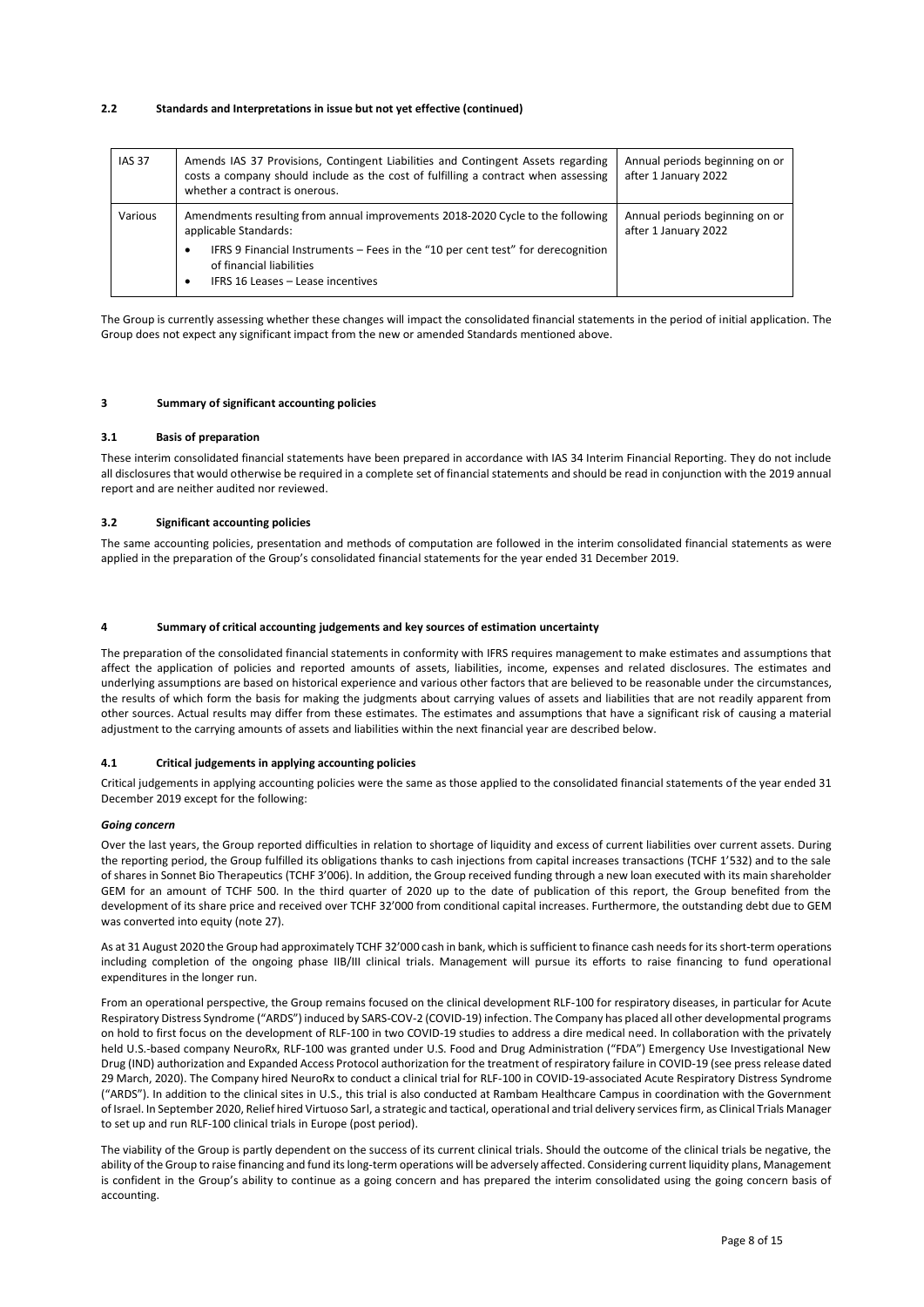#### **4.2 Key sources of estimation uncertainty**

Key sources of estimation uncertainty were the same as those applied to the consolidated financial statements of the year ended 31 December 2019.

#### **5 Segment information**

#### **5.1 Description of segment**

The Group has only one business stream which is further explained in note 1.

#### **5.2 Geographical information**

The Group currently operates in Switzerland and has a collaboration with NeuroRx to conduct clinical trials in the United States of America. All assets of the Group are in Switzerland. The geographical analysis of operating costs is as follows:

| <b>TCHF</b>              | 2020  | 2019                     |
|--------------------------|-------|--------------------------|
|                          |       |                          |
| Switzerland              | 841   | 420                      |
| United States of America | 2'664 | $\overline{\phantom{0}}$ |
| Total                    | 3'505 | 420                      |

#### **6 Intangible assets**

Intangible assets of TCHF 30'800 relate to medicinal product candidate RLF-100 (aviptadil), which was acquired during the business combination in 2016. Once the intangible asset is available for use, the assets will be depreciated over its useful life.

In March 2020, management elected to develop RLF-100 in the clinic for respiratory diseases, in particular for Acute Respiratory Distress Syndrome ("ARDS") induced by SARS-CoV-2 infection. In collaboration with the privately held U.S.-based company NeuroRx, RLF-100 was granted under U.S. Food and Drug Administration ("FDA") Emergency Use Investigational New Drug (IND) authorization and Expanded Access Protocol authorization for the treatment of respiratory failure in COVID-19 (see press release dated 29 March, 2020). In addition to the clinical sites in the U.S., this trial is also conducted at Rambam Healthcare Campus in coordination with the Government of Israel. In September 2020, Relief hired Virtuoso Sarl, a strategic and tactical, operational and trial delivery services firm, as Clinical Trials Manager to set up and run RLF-100 clinical trials in Europe (post period).

In consideration of the fact that business and development plans changed significantly in the first half of the financial year 2020, the Group conducted a novel impairment test of this intangible asset which accounted for in these condensed consolidated financial statements. The impairment test, which is described further below, resulted in a reversal of the impairment losses recognised in previous financial periods of TCHF 11'200.

#### **6.1 Impairment test at 30 June 2020**

The valuation was done using best-practice pharma compound valuation model, which is a probability weighted discounted cash flow model (value in use valuation). This valuation is valid as of 30 June 2020, therefore takes into consideration the recent plans to develop RLF-100 for COVID-19 complications. In addition, the commercial perspectives for RLF-100 for Sarcoidosis are unchanged. A discount rate of 17% (31 December 2019: 17%) was used for this valuation due to the venture capital character of such programs and the current development stage. The expected revenue and associated cost for the COVID-19 complication program were forecasted for the entire expected life cycle. The key assumptions used in the best-practice pharma compound valuation include sales growth rate and period required to commercialize the development program in order to have cash inflows. Growth rate is based on the expected sales cycle. The cash flows are based on internal market analyses. This includes for example the number of patients who could benefit from these treatments. It is to be noted that this number is continuously revised on the rise based on the sensitization of doctors to the disease and environmental factors causing the condition. The period over which Management has projected cash flows is greater than five years as, based on comparable market data and information, the commercialization of the compound will last significantly longer and Management was able to access to reliable data to determine the key assumptions.

The amended model results in a fair value of TCHF 750'152. Hence, any past impairment losses on the intangible asset were reversed, resulting in a carrying amount of TCHF 30'800 and a reversal of impairment loss recognised in previous financial periods of TCHF 11'200. As the plans to develop RLF-100 for COVID-19 complications only matured in the first quarter of 2020, they could not be included in the valuation considerations as at 31 December 2019, hence represented a non-adjusting subsequent event.

Projected future tax consequences of the temporary difference between the amount of intangible assets recognized for financial reporting purposes and such amount recognized for tax purposes are recorded as a deferred tax liability for 13.99% of the temporary difference. The reversal of impairment led to a deferred income tax expense of TCH 1'570 and a corresponding variation of the deferred tax liability on the balance sheet.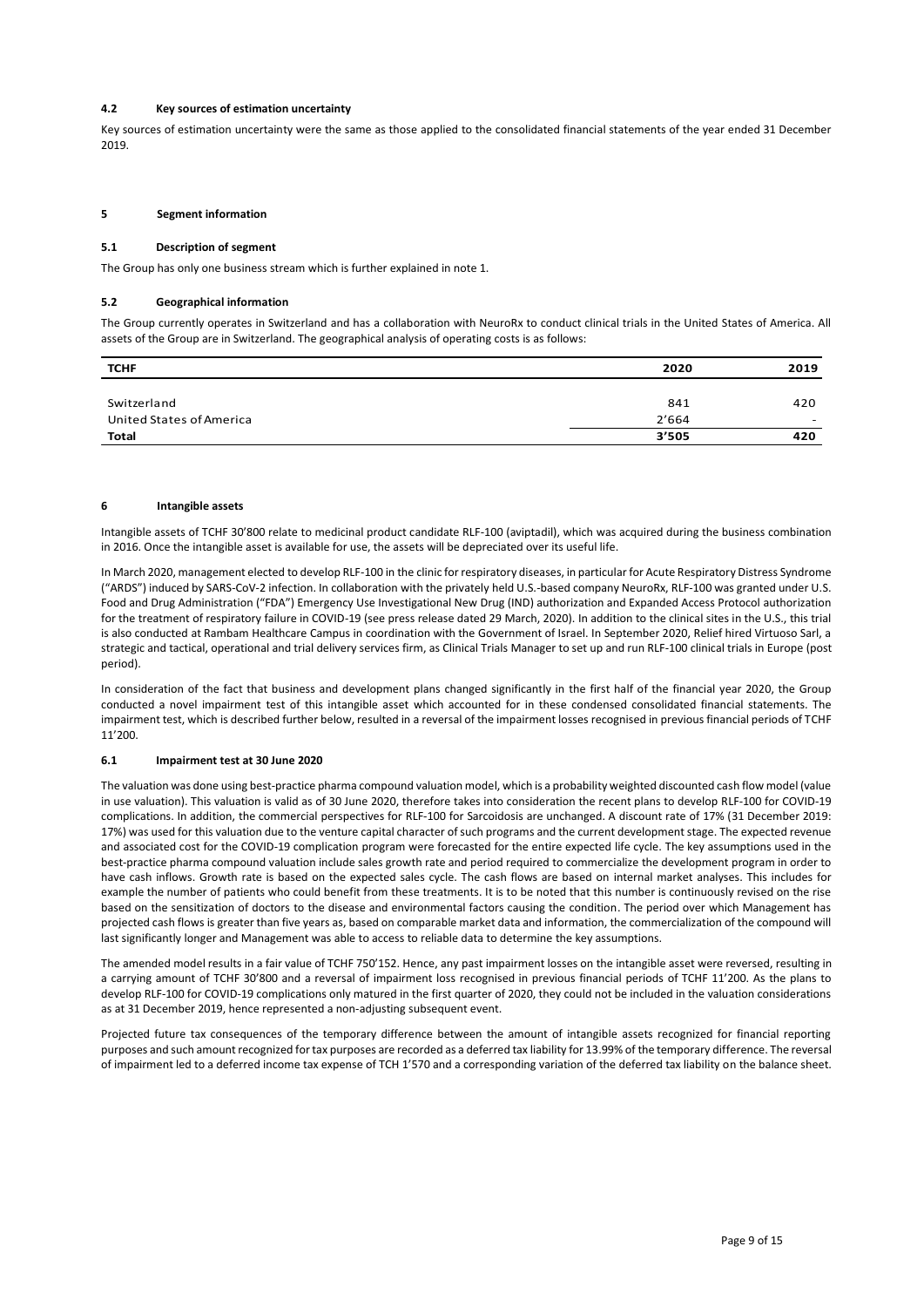#### **6.2 Sensitivity analysis in relation to the impairment test at 30 June 2020**

|     | 45%     | 55%     | 60%     | 65%     | 75%       |
|-----|---------|---------|---------|---------|-----------|
| 15% | 615'064 | 755'767 | 826'107 | 896'447 | 1'037'126 |
| 17% | 558'106 | 686'145 | 750'152 | 814'159 | 942'173   |
| 20% | 485'192 | 597'019 | 652'918 | 708'816 | 820'614   |

*Sensitivity analysis related to success probability and discount rate based on management assumptions (in TCHF)*

Sensitivity analysis was carried out to show the impact from a change in discount rate in combination with a change in success probability. Using a discount rate of 20% and a success probability of 45% would result in a net realizable value of TCHF 458'192, whereas using a discount rate of 15% and a success probability of 75% would result in a net realizable value of TCHF 1'037'126.

Given the valuation model resulted in a fair value which is more than 24 times higher than the carrying amount, no further sensitivity analysis were made.

#### **7 Financial assets due from third parties**

As mentioned in note 1 and 6, the Group and NeuroRx, a privately held US company, was hired to conduct a clinical trial for RLF-100 in COVID-19 induced ARDS. As part of the collaboration agreement, the Group has provided a loan of TUSD 500 (TCHF 474) to NeuroRx. The loan carries an interest rate per annum of 2% and is due in April 2022.

#### **8 Financial investments**

For the sale of its subsidiary Relief Therapeutics SA, the Group received 757'933 shares of listed Sonnet Holdings shares with a total fair value of TCHF 4'642 (CHF 6.12 per share). For further details on the disposal of the subsidiary refer to note 22. The shares were subsequently measured at fair value through profit or loss ("FVTPL") as management intends to sell the shares on the market in various tranches.

During Q2 2020, the Group sold a total of 550'000 shares in various tranches at an average price of CHF 5.47 per share resulting in proceeds of TCHF 3'006 and valuation losses of TCHF 362 which are recognised as other losses within the consolidated statement of comprehensive income.

As at 30 June 2020, the remaining 207'933 shares were valued at the closing share price of that day (CHF 3.45 per share) resulting in a carrying amount of TCHF 718 and a revaluation loss of TCHF 556 which is also recognised as other losses within the consolidated statement of comprehensive income.

#### **9 Other current assets and receivables**

The increase in other current assets and receivables is mainly due to prepayments in relation to the clinical trial for RLF-100 in COVID-19-induced ARDS.

#### **10 Share capital**

#### **10.1 Issued share capital**

At 30 June 2020, the issued share capital amounts to TCHF 22'295, consisting of 2'229'499'272 registered shares with a par value of CHF 0.01.

In April and May 2020, stock options of various option holders were exercised at a nominal value of CHF 0.01 resulting in a capital increase of TCHF 1'156. As some of the stock options had an exercise price of CHF 0.02, additional paid in capital of TCHF 150 was recognized within reserves.

In June 2020, stock options were exercised by an amount of TCHF 252, eventually leading to an increase in share capital of TCHF 216 (216 million shares) and in share premium of TCHF 36. As the newly issued shares are not yet registered in the commercial register, it is shown as increase in share premium. The shares were however listed at the SIX, bringing the total number of issued shares to 2'251'099'272 as of 30 June 2020.

#### **10.2 Authorized share capital**

At 30 June 2020, the Company had authorized, but not yet issued, nominal share capital of TCHF 10'569, consisting of 1'056'959'600 registered shares with a par value of CHF 0.01 each, that the Board of Directors is authorized to issue at any time until 14 June 2021.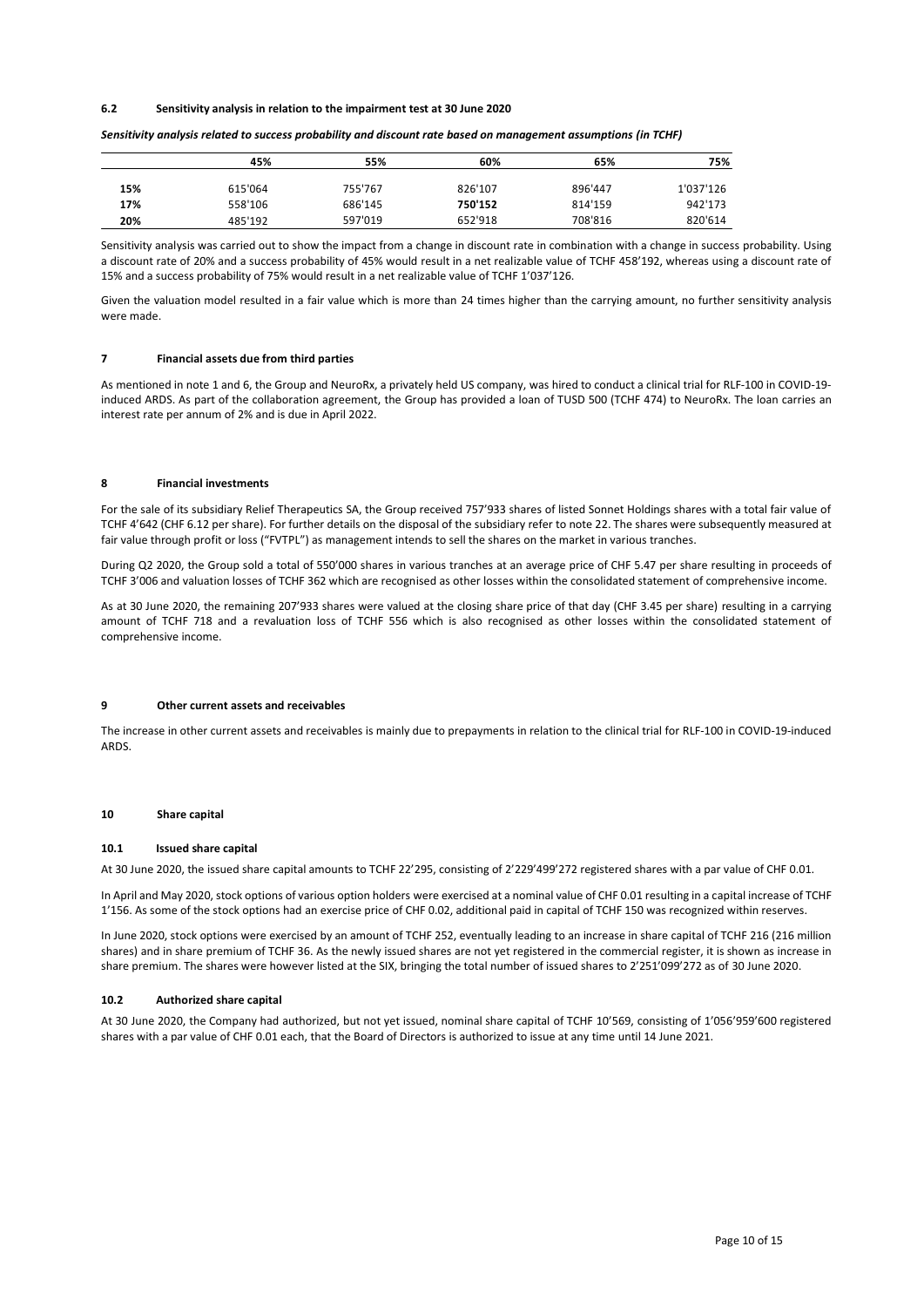#### **10.3 Conditional share capital**

The conditional share capital of the Company as at 30 June 2020 was TCHF 9'414, consisting of 941'379'622 shares with a par value of CHF 0.01 each, of which 174'420'000 to be used for share options for members of the Board of Directors and Executive Management, employees and consultants as well as 766'959'622 to be used for the exercise of conversion option rights granted in connection with bonds, notes or similar debt instruments issued by the Company.

As at 30 June 2020, there were 35'850'000 options outstanding, all of which are fully vested. During the reporting period, 2'500'000 options were granted, 37'180'000 were exercised, and none were cancelled or expired.

As at 30 June 2020, the number of warrants outstanding issued by the Group is 666'658'667. During the reporting period, 100'000'000 warrants were exercised. The Company issued 10'000'000 new warrants to GEM as compensation for the loan granted on 24 March 2020 (note 13). Further, 166'658'667 warrants were issued in May 2020 in connection with a commitment made to GEM in August 2018 as compensation for its financial support. These committed warrants were erroneously not disclosed in the previous financial reports. The warrants give the right to the warrant holder to buy an equal number of shares of the Company, 656'658'667 warrants at an exercise price of CHF 0.0100 and 10'000'000 warrants at an exercise price of CHF 0.0146.

#### **10.4 Significant shareholders**

The following significant shareholders are known to the company:

|                                    | 30.06.2020       |        | 31.12.2019       |        |
|------------------------------------|------------------|--------|------------------|--------|
|                                    | Number of shares | %      | Number of shares | %      |
|                                    |                  |        |                  |        |
| GEM                                | 519'298'319      | 23.1%  | 566'154'033      | 26.8%  |
| Founders of Relief Therapeutics SA | 329'068'850      | 14.6%  | 432'661'784      | 20.5%  |
| PIERREL S.p.A.                     | 1'649'740        | 0.1%   | 1'649'740        | 0.1%   |
| Others                             | 1'398'082'363    | 62.2%  | 1'113'453'715    | 52.6%  |
| <b>Total shares</b>                | 2'248'099'272    | 100.0% | 2'113'919'272    | 100.0% |

#### **11 Trade payables**

Trade payables mainly increased due to open invoices due to third party service providers for the clinical trial for RLF-100 in COVID-19-induced ARDS.

#### **12 Financial liabilities due to third parties**

The financial liabilities are due to former subsidiaries of the Group. Until repayment, a part of the balance (TCHF 773) accrues interest at a rate of 8% per annum, the rest is interest free. The financial liabilities do not have a fixed repayment date.

#### **13 Liabilities due to related parties**

These financial liabilities consist of various shareholders' loans due to GEM which accrue interest of 4% to 5% above certain benchmarks as described in the 2019 annual report. These loans were repayable on demand as of 30 June 2020. In addition, GEM granted the following loans during the first 6 months of 2020:

- On 24 March 2020: CHF 500'000 bearing an interest rate per annum of 1%, repayable on demand as of 30 June 2020
- On 9 April 2020: USD 250'000 (CHF 236'825) bearing an interest rate per annum of 2%, repayable on demand as of 30 June 2020.

As described in note 27, all loans and accrued interest due to GEM were redeemed in exchange of newly issued shares. Terms of the transactions were agreed by GEM and the Company on 15 July 2020.

#### **14 Provisions**

Provisions for litigation cases recognised as at 31 December 2019 were dissolved in the first six months of 2020 as the litigation cases were settled. The residual provisions mainly relate to various claims to third parties as part of the sale of the subsidiary. For further details refer to note 22.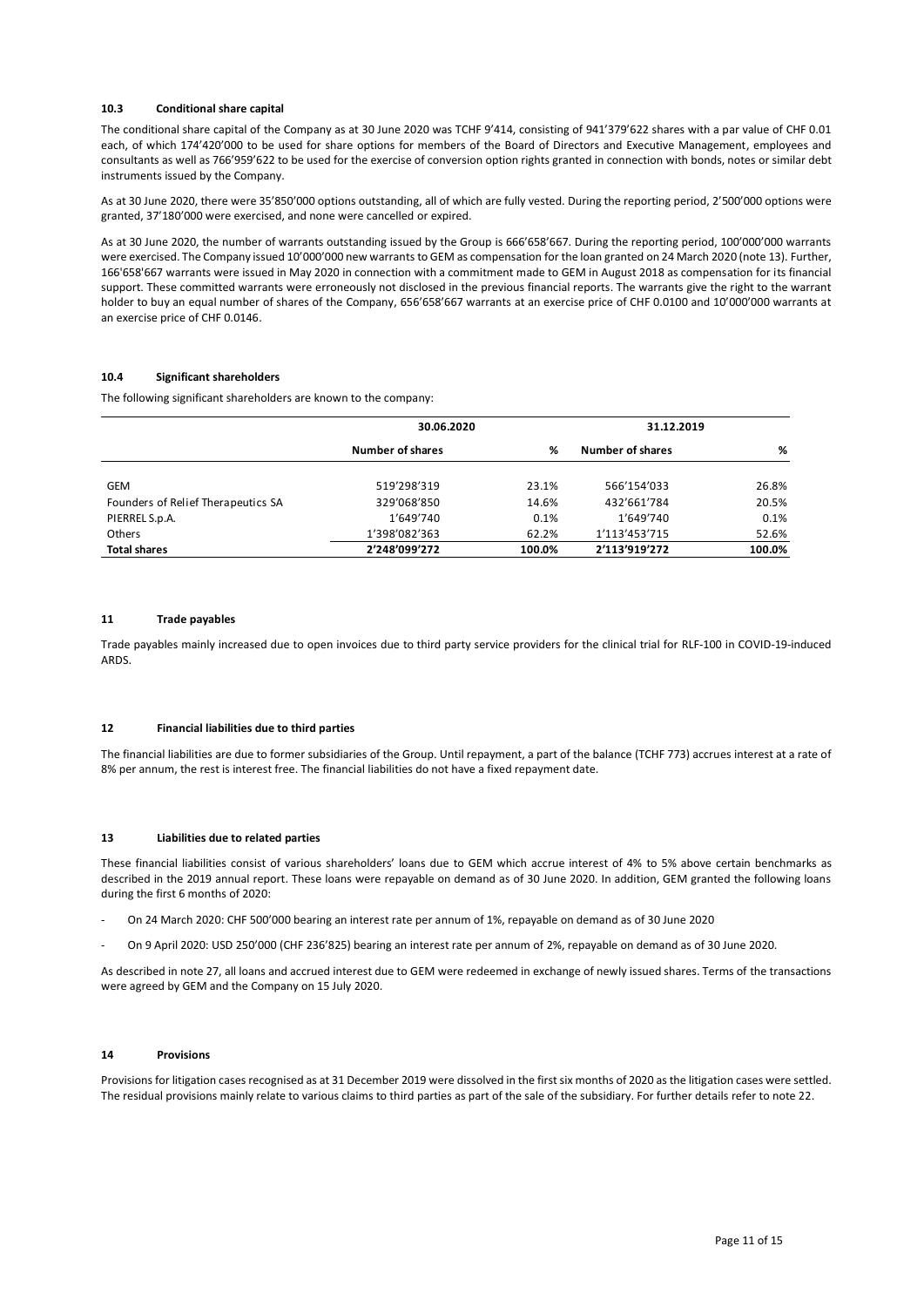#### **15 Other current payables and liabilities**

As at 30 June 2020, other current payables and liabilities mainly consist of accrued expenses as well as prepayments received. The increase is mainly due to accrued expenses in relation to the ongoing clinical trials.

#### **16 Service expense**

Service expense primarily include costs for services provided by third parties in relation to the clinical trial for RLF-100 in SARS-COV-2-induced ARDS.

#### **17 Other administrative expense**

| <b>TCHF</b>                              | 2020 | 2019 |
|------------------------------------------|------|------|
|                                          |      |      |
| Office expense                           |      | 15   |
| Accounting, legal and consulting expense | 356  | 130  |
| Travel expense                           | -    |      |
| IT expense                               | 2    |      |
| Other operating expense                  | 69   | 17   |
| Total general and administrative expense | 434  | 176  |

#### **18 Other gains**

| <b>TCHF</b>                                  | 2020  | 2019 |
|----------------------------------------------|-------|------|
|                                              |       |      |
| Gain from disposal of a subsidiary (note 22) | 3'171 |      |
| Various others                               |       |      |
| Total other gains                            | 3'173 | -    |

#### **19 Other losses**

In 2020, other losses relate to realized and unrealized valuation losses in relation to the shareholdings in Sonnet Holdings, which was received as consideration for the disposal of Relief Therapeutics SA. For further details refer to note 8.

In 2019, the losses were mainly due to the cancellation of the collaboration agreement with Genclis.

#### **20 Finance expense**

Increase in the financial expense are mainly explained by the transaction fees incurred in relation with the sale of Sonnet shares. Foreign exchange losses and increase in financial liabilities also contributed to the financial expense.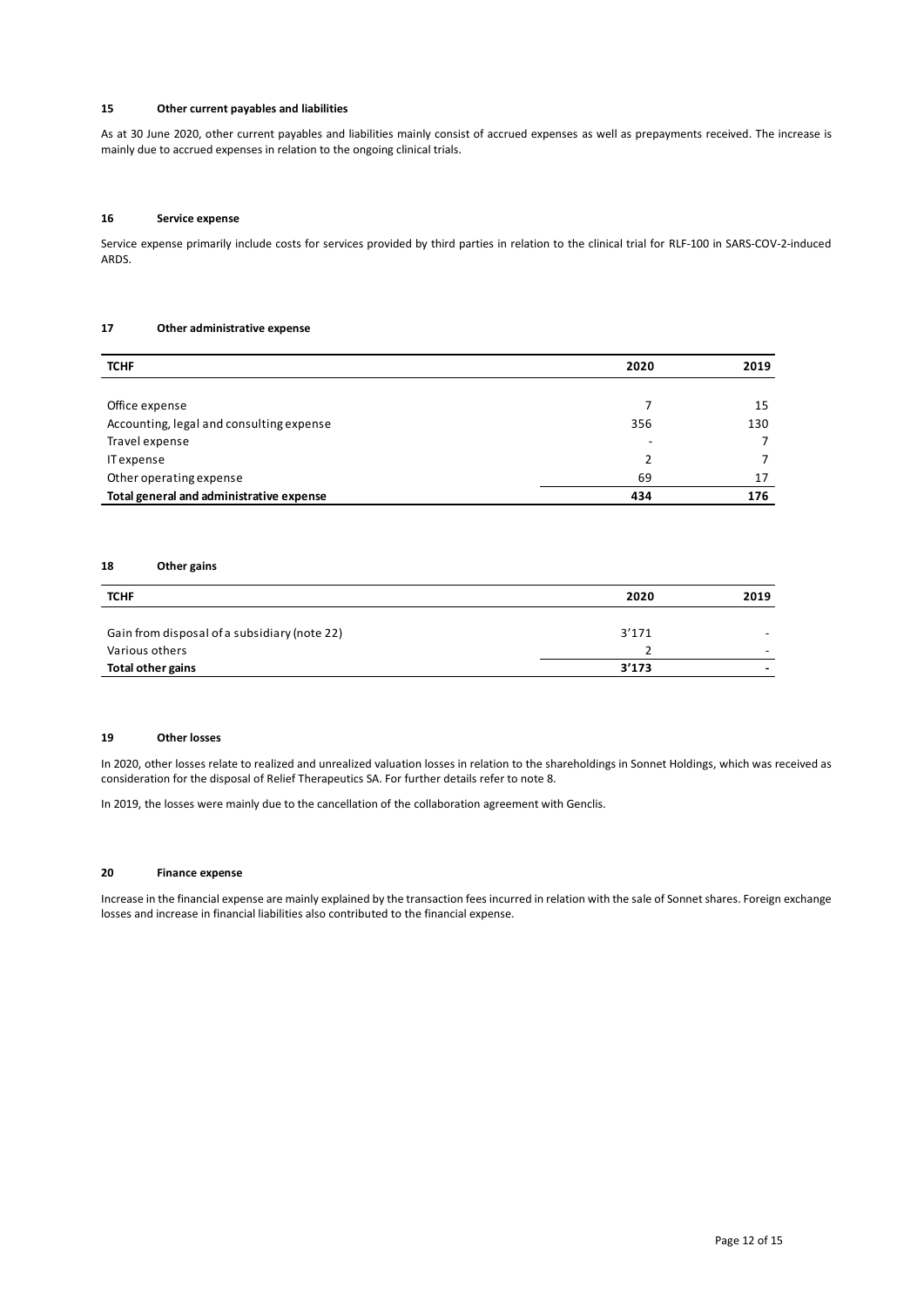#### **21 Earnings per share**

| <b>TCHF</b>                                                                                                                                           | 2020          | 2019          |
|-------------------------------------------------------------------------------------------------------------------------------------------------------|---------------|---------------|
| Profit/(loss) for the period attributable to<br>the equity holders of the Parent Company<br>Weighted average number of shares for the purposes of EPS | 8'251         | (556)         |
|                                                                                                                                                       | 2'148'512'019 | 2'093'063'920 |
| Total basic and diluted earnings per share (in CHF)                                                                                                   | 0.004         | (0.000)       |

Basic and diluted losses per shares are calculated by dividing the net loss attributable to the shareholders by the weighted average shares outstanding during the period. In 2020 and 2019, the number of shares outstanding varied as a result of different transactions on the share capital structure of the Company.

The warrants and options granted as part of the EAP have not been considered in the calculation of the diluted loss per share as their effect is anti-dilutive.

#### **22 Disposal of subsidiary**

#### **22.1 Description of transaction**

On 1 April 2020, the Group concluded the SEA in relation to the sale of Relief Therapeutics SA between Sonnet Holdings and the Company. Consequently, Sonnet Holdings acquired all outstanding shares of Relief Therapeutics SA that became a wholly owned Geneva-based subsidiary of Sonnet. In exchange, Sonnet Holdings paid to the Company shares of its common stock that converted into 757'933 shares of listed Sonnet Holdings common stock.

Based on contractual agreements, and due to the change of control of Relief Therapeutics SA, the Group will have to pay various claims to third parties estimated at TCH 696.

#### **22.2 Consideration received**

|                                                     | <b>TCHF</b> |
|-----------------------------------------------------|-------------|
|                                                     |             |
| Consideration received in shares of Sonnet Holdings | 4'642       |
| Total consideration received                        | 4'642       |

At closing of the transaction date, the share price of Sonnet Holdings was CHF 6.1243 (USD 6.3150) per share. Hence, the fair value of the 757'933 Sonnet Holdings shares received was TCHF 4'642.

#### **22.3 Analysis of assets and liabilities over which control was lost**

|                                              | <b>TCHF</b> |
|----------------------------------------------|-------------|
| <b>Current assets</b>                        |             |
| Financial assets due from shareholder        | 896         |
| Financial assets due to related parties      |             |
| Other current assets and other receivables   | 29          |
| Cash and cash equivalents                    | 16          |
| <b>Current liabilities</b>                   |             |
| Trade payables                               | (51)        |
| Financial liabilities due to related parties | (14)        |
| Tax liabilities                              | (10)        |
| Other current payables and liabilities       | (92)        |
| Net assets disposed of                       | 775         |

#### **22.4 Gain/(loss) on disposal of subsidiaries**

|                                                | <b>TCHF</b> |
|------------------------------------------------|-------------|
|                                                |             |
| Fair value of consideration received           | 4'642       |
| Net assets disposed of                         | (775)       |
| Estimated liabilities due to third parties (i) | (696)       |
| Gain on disposal (note 18)                     | 3'171       |

(i) The final amount payable to third parties still needs to be assessed, therefore the liability is shown within current provisions (note 14). The estimated amount is based on latest discussions with third parties.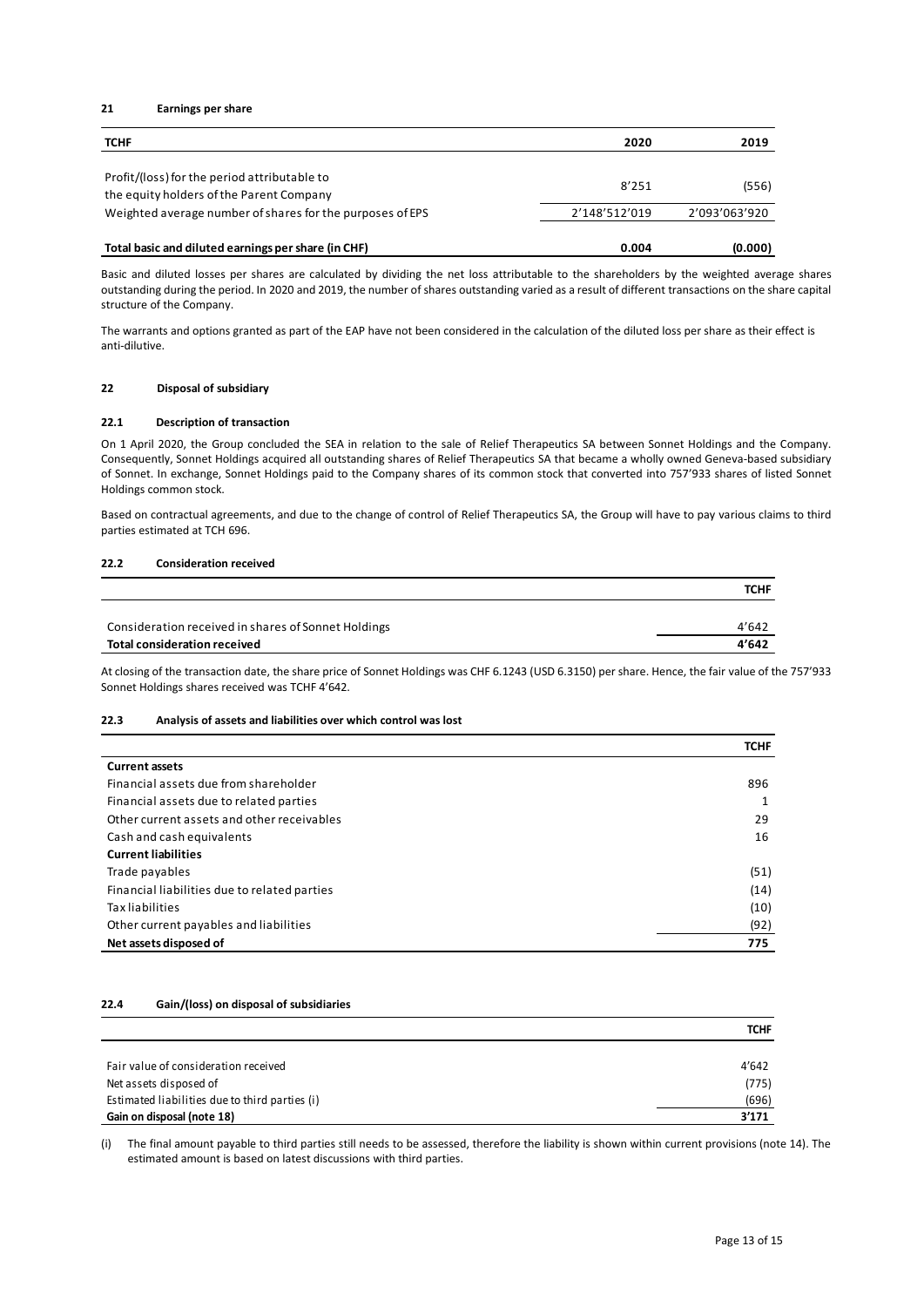#### **22.5 Net cash outflow on disposal of subsidiaries**

As consideration received was in shares of Sonnet Holdings and therefore non-cash, the transaction led to a net cash outflow of TCHF 16 being the cash position of the disposed subsidiary.

#### **23 Related party balances and transactions**

Balances and transactions between the Group and its subsidiaries, which are related parties of the Group, have been eliminated on consolidation and are not disclosed in this note. Details of transactions between the Group and other related parties are disclosed below.

The liabilities due to the shareholder GEM are the only related party balance as at 30 June 2020 and 31 December 2019. Other than the additional loans provided by GEM and the equity transactions with GEM, there were no other related party transactions in the reporting period. For further details refer to note 10 and 13.

#### **24 Fair value measurement**

Except for the Sonnet Holdings shares, which are measured at fair value through profit or loss, there are no assets or liabilities measured at fair value. For all financial assets and liabilities measured at amortised cost, the carrying amount approximates fair value.

#### **25 Non-cash transactions**

In 2020 and 2019, the Group did not enter into any significant non-cash investing and financing activities which are not reflected in the consolidated statement of cash flow except for the following transactions:

- In 2020: the loan of TUSD 250 provided by GEM to Relief (note 13) was directly wired to NeuroRx as payment of 50% of the loan granted to NeuroRx by Relief (note 7). Relief wired an additional TUSD 250 to NeuroRx. Relief therefore recorded a receivable from NeuroRx of TUSD 500 (TCHF 474) and a liability due to GEM of TUSD 250 (TCHF 237).
- In 2019: the cancellation of the collaboration agreement with Genclis. For further details refer to note 7 of the 2019 annual report.

#### **26 Contingent liabilities**

#### *Litigation*

The Company or any of its subsidiaries are not party to any legal, administrative or arbitral proceedings, the outcome of which, if adverse to the Group, may be material to its business, financial condition and results of operation taken as a whole.

#### *Sale of certain old subsidiaries of Relief Therapeutics SA (CRO Sale)*

The contract for the sale of the Company's major CRO subsidiaries, dated 15 June 2016, contains representation and warranties, as well as clauses for working capital true-ups, which could result in additional claims being made against the Group.

The buyer brought up a working capital true-up claim relating to various items whereas the Company brought up a counter claim to a specific matter. The Group did not record a provision on that topic assessing the likelihood of an adverse future cash outflow as not being probable.

No further development has been incurred in 2020. The situation was the same at 31 December 2019.

#### **27 Subsequent events**

#### *Capital contributions*

In the period from July to the date of this report, the Group realized the following capital increases transactions:

- Borrowings due to GEM in the total amount of TCHF 1'723 were converted into 58'023'584 new shares at a nominal value of CHF 0.01 resulting in a capital increase of TCHF 580 and additional paid in capital of TCHF 1'143.
- SSF draw-downs for a total amount of TCHF 31'266, received in cash, resulting in an increase in share capital of TCHF 2'000 (200 million shares) and additional paid in capital of TCHF 29'266.

#### *Change in Management structure*

Dr. Gilles Della Corte joined the group on 4 September 2020 as CMO (Chief Medical Officer).

Other than the above-mentioned events, there have been no significant subsequent events since 30 June 2020.